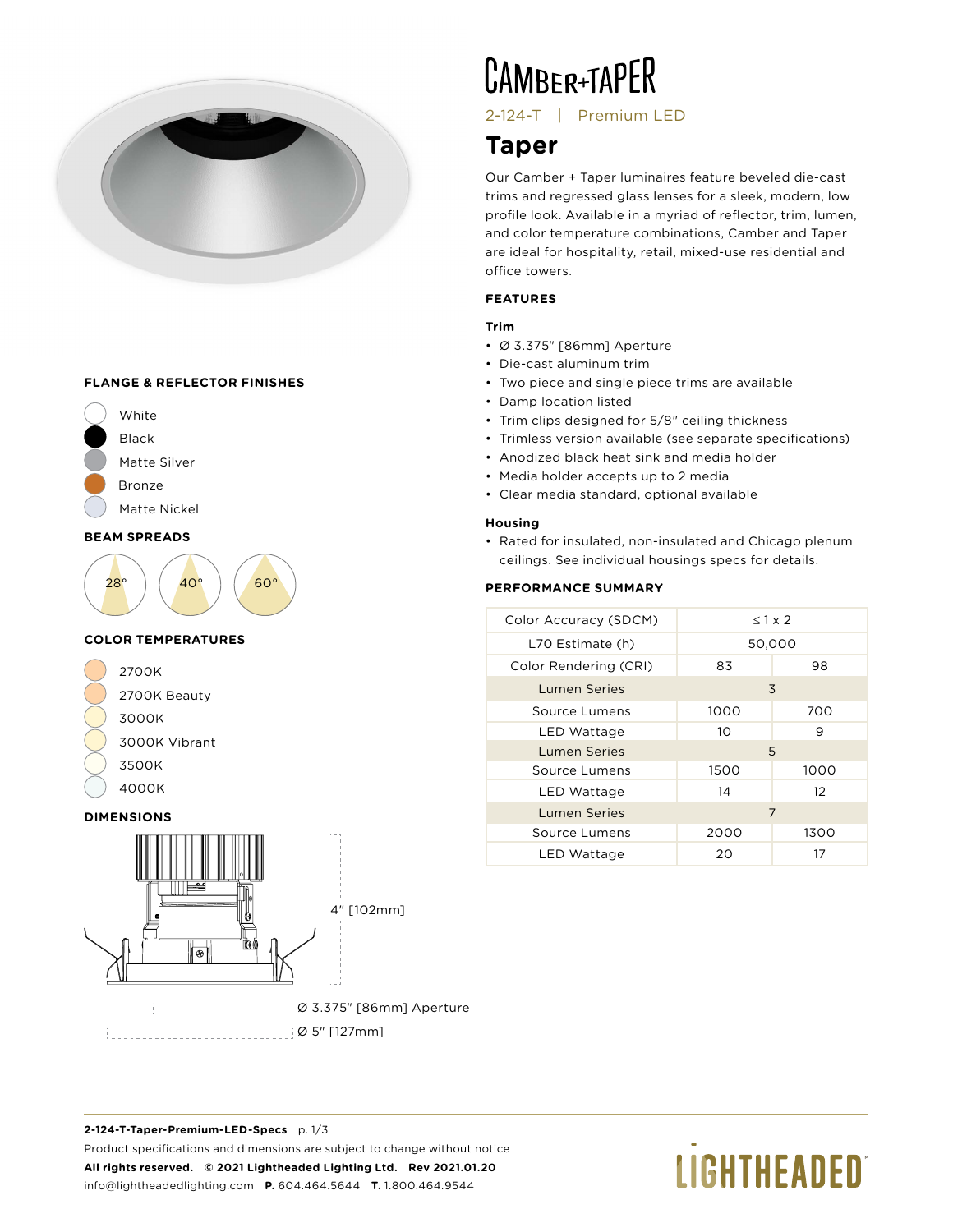## **CAMBER+TAPER**

2-124-T | Premium LED

### **Taper**

**TAG TYPE**



#### **ORDER FORM**

|                                                                                                              | $\overline{2}$ | 3               | $\overline{4}$                                                                             | 5 | 6            |                                                                                                                                                                              | 8 |  |  |
|--------------------------------------------------------------------------------------------------------------|----------------|-----------------|--------------------------------------------------------------------------------------------|---|--------------|------------------------------------------------------------------------------------------------------------------------------------------------------------------------------|---|--|--|
|                                                                                                              |                |                 |                                                                                            |   |              |                                                                                                                                                                              |   |  |  |
| 1. TRIM                                                                                                      |                |                 | <b>5. COLOR TEMPERATURE</b>                                                                |   | <b>NOTES</b> |                                                                                                                                                                              |   |  |  |
| $2 - 124 - T$<br>Taper                                                                                       |                | 27              | 2700K<br>1 CC custom color requires                                                        |   |              |                                                                                                                                                                              |   |  |  |
| <b>2. FLANGE FINISH</b><br>White<br>O1.<br>04 Black<br>Matte Silver<br>05<br>Bronze<br>06<br>11 Matte Nickel |                | 30<br>35.<br>40 | 3000K<br>3500K<br>4000K<br>Beauty 2700K $3$<br><b>BM27</b><br>Vibrant 3000K<br><b>VB30</b> |   |              | consultation with Lightheaded sales<br>personnel.<br><b>2</b> Flange and reflector are a single<br>piece and painted one color.<br><b>3</b> BM27 beauty color temperature is |   |  |  |
|                                                                                                              |                |                 | 6. CRI, LUMENS, SERIES                                                                     |   |              | only available in 9807, 9810, 9813 CRI,<br>lumens, series.                                                                                                                   |   |  |  |
| $CC$ Custom Color <sup>1</sup>                                                                               |                |                 | 83 CRI, 1000lm, 3 Series<br>8310                                                           |   |              |                                                                                                                                                                              |   |  |  |
| 7. BEELEATAB FINICUL                                                                                         |                | 9807            | 98 CRI, 700lm, 3 Series                                                                    |   |              |                                                                                                                                                                              |   |  |  |

#### **3. REFLECTOR FINISH**

- **00** Single piece flange & reflector 2
- **01** White
- **04** Black
- **05** Matte Silver
- **06** Bronze
- **11** Matte Nickel
- **CC** Custom Color<sup>1</sup>

#### **4. MODULE & BEAM SPREAD**

**XTM28** 28° Beam **XTM40** 40° Beam **XTM60** 60° Beam

| 8310 83 CRI, 1000lm, 3 Series |
|-------------------------------|
| 9807 98 CRI, 700lm, 3 Series  |
| 8315 83 CRI, 1500lm, 5 Series |
| 9810 98 CRI, 1000lm, 5 Series |
| 8320 83 CRI, 2000lm, 7 Series |
| 9813 98 CRI, 1300lm, 7 Series |

#### **7. OPTIONAL MEDIA (2 MAXIMUM)**

**EL** Elongating **FRO** Frosted **PER** Perimeter Frosted **HC** Honeycomb **SL** Solite Softening **SPDL** Spread

#### **8. OPTIONS**

**EXT** Extension Clips (Maximum 2")

## **LIGHTHEADED**